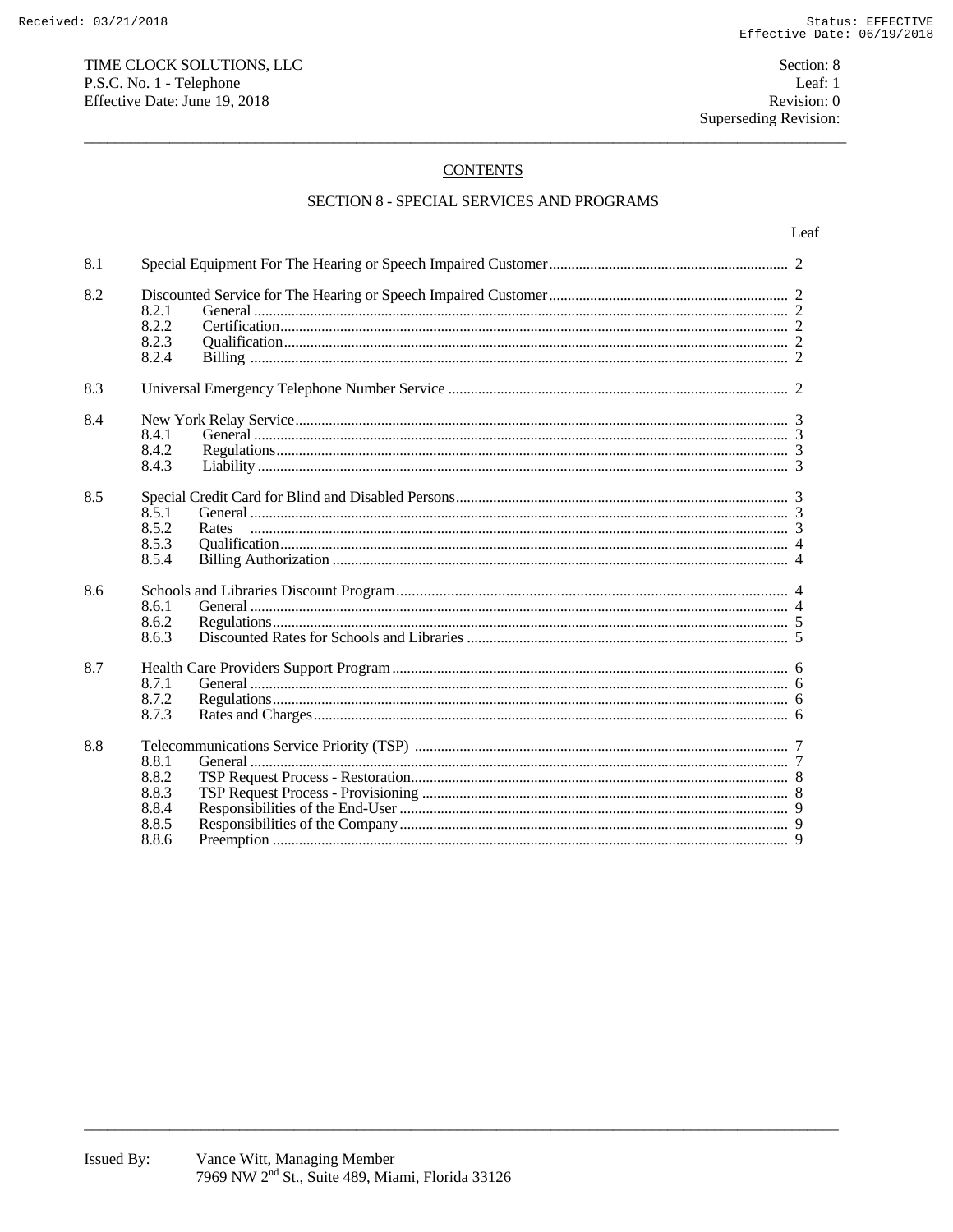$\overline{a}$  , and the state of the state of the state of the state of the state of the state of the state of the state of the state of the state of the state of the state of the state of the state of the state of the state o

# 8.1 SPECIAL EQUIPMENT FOR THE HEARING OR SPEECH IMPAIRED CUSTOMER

- 8.1.1 As required by Section 92-a of New York State Public Service Law, the Company will provide, upon request, specialized telecommunications equipment for a customer certified as hearing or speech impaired.
- 8.1.2 A customer can be certified as hearing or speech impaired by a licensed physician, otolaryngologist, speechlanguage pathologist, audiologist or an authorized representative of a social agency that conducts programs for persons with hearing or speech impairments in cooperation with an official agency of the State of New York.
- 8.1.3 The Company will make every reasonable effort to locate and obtain equipment for a certified customer.
- 8.1.4 The customer may purchase equipment at a price not to exceed the actual purchase price (including any applicable shipping costs) the Company pays.
- 8.1.5 The Company will also advise the customer who requests this equipment of the applicable terms for purchase.

#### 8.2 DISCOUNTED SERVICE FOR THE HEARING OR SPEECH IMPAIRED CUSTOMER

8.2.1 General

 A handicapped person who has been certified to the Company as having a hearing or speech impairment which requires that he or she communicate over telephone facilities by means other than voice, and who either use nonvoice equipment or make calls through an interpreter, will receive, upon application to the Company, a 50% discount on local message rate service.

#### 8.2.2 Certification

Acceptable certifications are:

- a. Those made by a licensed physician, otolaryngologist, speech-language pathologist or audiologist or an authorized representative of a social agency that conducts programs for persons with hearing or speech impairment in cooperation with an official agency of the State of New York, or
- b. A pre-existing certification establishing the impairment of hearing or speech such as those which qualify the handicapped person for social security benefits on the basis of total hearing impairment or for the use of facilities of an agency for a person with hearing or speech impairment.
- 8.2.3 Qualification

 A customer qualifying for the discount is one whose impairment is such that competent authority would certify him or her as being unable to use a telephone for voice communication. See Section 11, "Handicapped Person," for a listing of the necessary qualifications.

8.2.4 Billing

The reduction in charges is applied only at one location, designated by the impaired person.

 $\overline{a_1}$  ,  $\overline{a_2}$  ,  $\overline{a_3}$  ,  $\overline{a_4}$  ,  $\overline{a_5}$  ,  $\overline{a_6}$  ,  $\overline{a_7}$  ,  $\overline{a_8}$  ,  $\overline{a_9}$  ,  $\overline{a_9}$  ,  $\overline{a_9}$  ,  $\overline{a_9}$  ,  $\overline{a_9}$  ,  $\overline{a_9}$  ,  $\overline{a_9}$  ,  $\overline{a_9}$  ,  $\overline{a_9}$  ,

# 8.3 UNIVERSAL EMERGENCY TELEPHONE NUMBER SERVICE

 Universal Emergency Telephone Number Service (911 Service) is an arrangement of Company central office and trunking facilities whereby any telephone user who dials the number 911 will reach the emergency report center for the telephone from which the number is dialed or will be routed to an operator if all lines to an emergency report center are busy. If no emergency report center customer exists for a central office entity, a telephone user who dials the number 911 will be routed to an operator. The telephone user who dials the 911 number will not be charged for the call.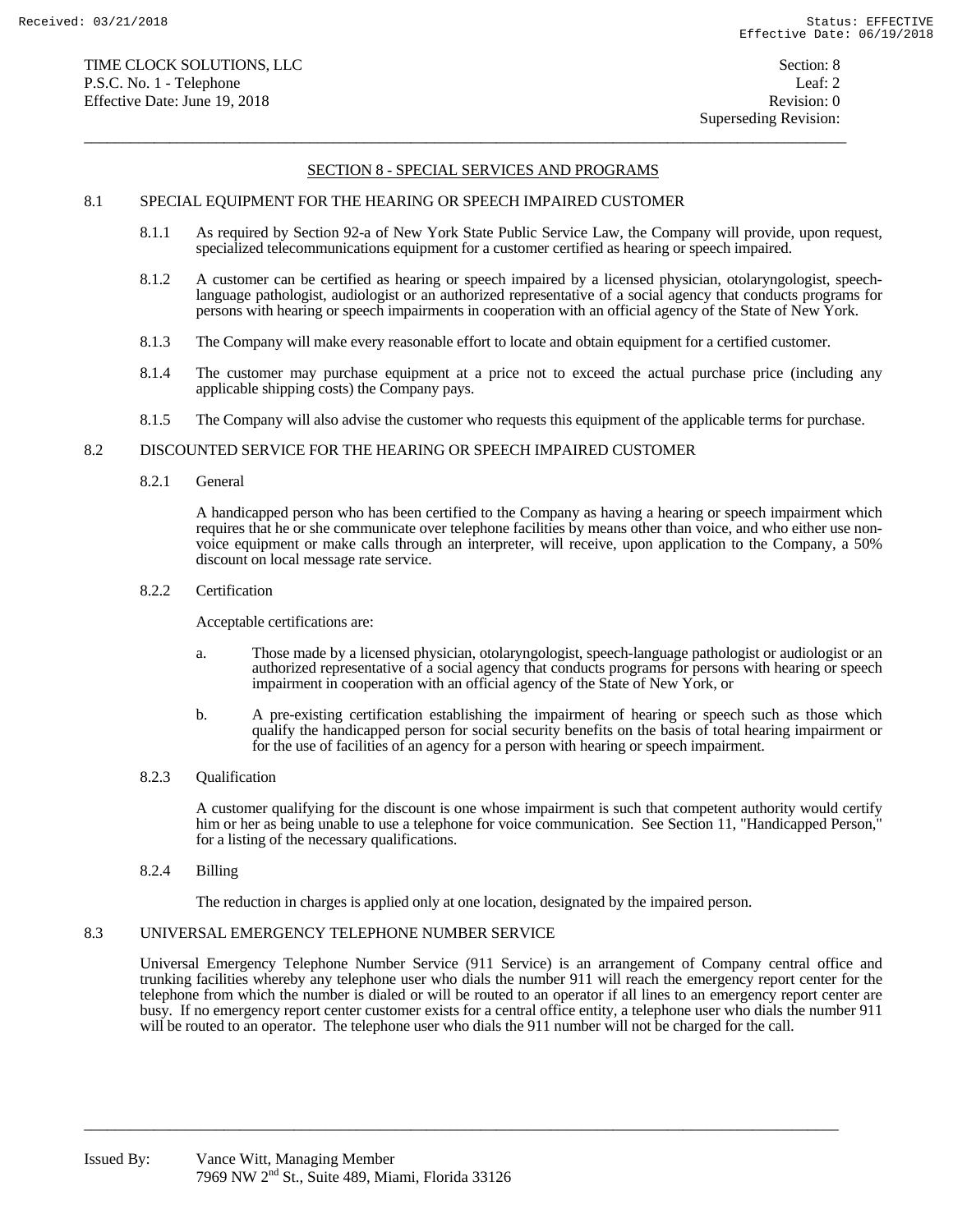$\overline{a}$  , and the state of the state of the state of the state of the state of the state of the state of the state of the state of the state of the state of the state of the state of the state of the state of the state o

## 8.4 NEW YORK RELAY SERVICE

#### 8.4.1 General

 The Company will provide access to a telephone relay center for New York Relay Service. The service permits telephone communications between hearing and/or speech impaired individuals who must use a Telecommunications Device for the Deaf (TDD) or a Teletypewriter (TTY) and individuals with normal hearing and speech. The Relay Service can be reached by dialing an 800 number. Specific 800 numbers have been designated for both impaired and non-impaired customers to use.

#### 8.4.2 Regulations

- a. Only intrastate calls can be completed using the New York Relay Service under the terms and conditions of this tariff.
- b. Charges for calls placed through the Relay Service will be billed as if direct distance dialed (DDD) from the point of origination to the point of termination. The actual routing of the call does not affect billing.
- c. Calls through the Relay Service may be billed to a third number only if that number is within New York State. Calls may also be billed to calling cards issued by the Company or other carriers who may choose to participate in this service.
- d. The following calls may not be placed through the Relay Service:
	- 1. calls to informational recordings and group bridging service:
		- 2. calls to time or weather recorded messages;<br>3. station sent paid calls from coin telephones:
		- 3. station sent paid calls from coin telephones; and<br>4. operator-handled conference service and other te
		- 4. operator-handled conference service and other teleconference calls.

#### 8.4.3 Liability

 The Company contracts with an outside provider for the provision of this service. The outside provider has complete control over the provision of the service except for the facilities provided directly by the Company. In addition to other provisions of this Tariff dealing with liability, in the absence of gross negligence or willful misconduct on the part of the Company, the Company shall not be liable for and the customer, by using the service, agrees to release, defend and hold harmless for all damages, whether direct, incidental or consequential, whether suffered, made, instituted or asserted by the customer or by any other person, for any loss or destruction of any property, whatsoever whether covered by the customer or others, or for any personal injury to or death of, any person. Notwithstanding any provision to the contrary, in no event shall the Company be liable for any special, incidental, consequential, exemplary or punitive damages of any nature whatsoever.

#### 8.5 SPECIAL CREDIT CARD FOR BLIND AND DISABLED PERSONS

8.5.1 General

 Persons who are blind or whose disability causes difficult with hand and finger coordination and use of a telephone qualify for a Special Credit Card. The card may be used from any telephone within the Company's territory to place calls within and outside the state of New York at a special rate or to place calls from a telephone outside of the Company's territory, but within the state of New York at rates applicable to the territory from which the call is made.

8.5.2 Rates

Within the Company's Territory:

 Station to station toll calls placed with operator assistance will be billed at the lower rate normally applicable to calls placed without operator assistance. Local calls cannot be charged to the card. Person-to-person calls charged to the card with be billed at the higher operator handled rate.

Outside the Company's Territory, but within New York State:

All rates, charges, billing and restriction in effect in the territory from which the call is made will apply.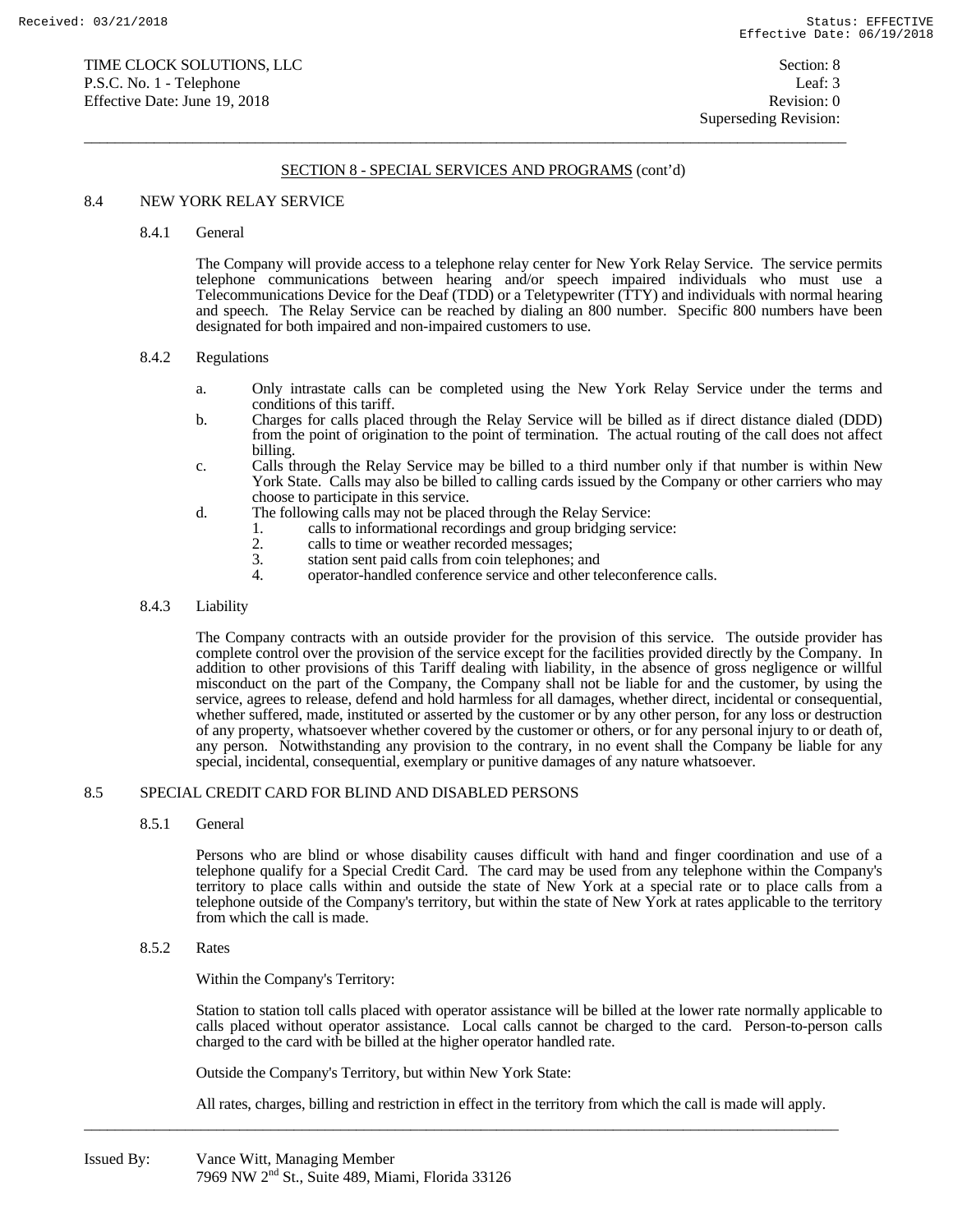$\overline{a}$  , and the state of the state of the state of the state of the state of the state of the state of the state of the state of the state of the state of the state of the state of the state of the state of the state o

## 8.5 SPECIAL CREDIT CARD FOR BLIND AND DISABLED PERSONS (cont'd)

#### 8.5.3 Qualification

The follow criteria will be used to determine eligibility for the Special Credit Card:

- a. "Legally Blind" those whose visual acuity is 20/200 or less in the better eye with correcting glasses or whose widest diameter of visual field subtends an angular distance no greater than 20 degrees.
- b. "Physically Handicapped" those who are certified by competent authority as unable to read or use ordinary printed materials as result of physical limitations.
- c. Persons whose disabling condition causes difficulty with hand and finger coordination and utilization of a coin or non-coin telephone. Acceptable certifications are those made by a licensed physician, ophthalmologist or optometrist.

# 8.5.4 Billing Authorization

Responsibility for payment of charges may be handled in one of two ways:

- a. The handicapped person (the applicant) may accept responsibility for payment of his or her own bill. In this case, the applicant must be 18 years of age or older and must reside within the Company's service territory, but he or she does not need to have other service from the Company.
- b. Another party may agree to accept responsibility for payment of charges incurred through use of the Special Credit Card by the applicant. When this option is chosen, the person accepting this responsibility must be 18 years of age or older, but does not need to reside within the Company's service territory.

 In either case, the applicant is the only authorized user of the Special Credit Card. If the person accepting payment responsibility has service within the Company's service territory, charges will be billed on a regular monthly bill; otherwise a separate bill will be sent.

#### 8.6 SCHOOLS AND LIBRARIES DISCOUNT PROGRAM

8.6.1. General

The Schools and Libraries Discount Program permits eligible schools (public and private, grades Kindergarten through 12) and libraries to purchase the Company services offered in this tariff and the (additional company tariff references, if appropriate) at a discounted rate, in accordance with the Rules adopted by the Federal Communications Commission (FCC) in its Universal Service Order 97-157, issued May 8, 1997 and the New York State Public Service Commission in its Opinion and Order 97-11 Adopting Discounts for Services for Schools and Libraries, issued June 25, 1997. The Rules are codified at 47 Code of Federal Regulation (C.F.R.) 54.500 et. seq.

As indicated in the Rules, the discounts will be between 20 and 90 percent of the pre-discount price, which is the price of services to schools and libraries prior to application of a discount. The level of discount will be based on an eligible school or libraries level of economic disadvantage and by its location in either an urban or rural area. A schools level of economic disadvantage will be determined by the percentage of its students eligible for participation in the national school lunch program, and a libraries level of economic disadvantage will be calculated on the basis of school lunch eligibility in the public school district in which the library is located. A non-public school may use either eligibility for the national school lunch program or other federally approved alternative measures to determine its level of economic disadvantage. To be eligible for the discount, schools and libraries will be required to comply with the terms and conditions set forth in the Rules. Discounts are available only to the extent that they are funded by the federal universal service fund. Schools and libraries may aggregate demand with other eligible entities to create a consortium.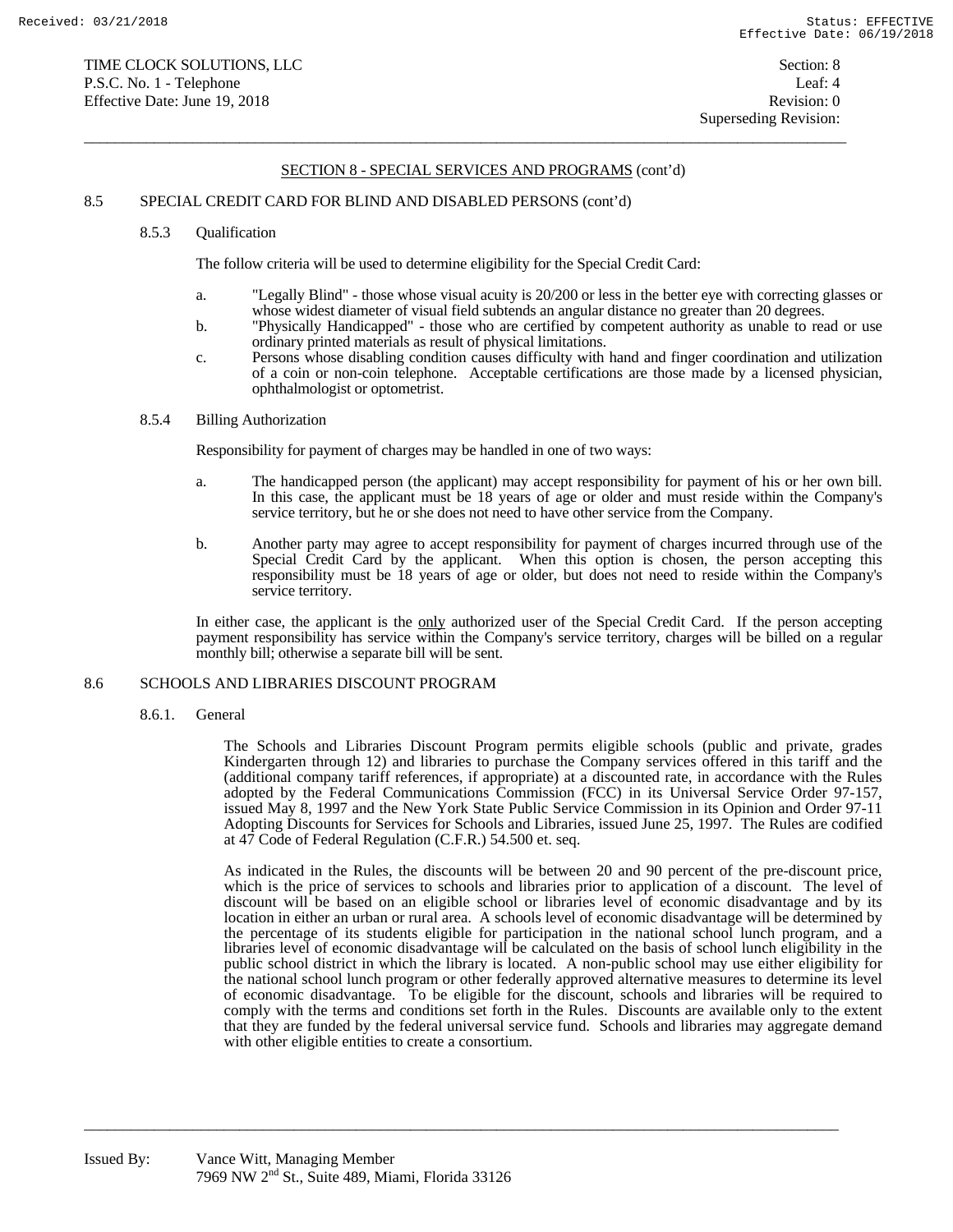$\overline{a}$  , and the state of the state of the state of the state of the state of the state of the state of the state of the state of the state of the state of the state of the state of the state of the state of the state o

## 8.6 SCHOOLS AND LIBRARIES DISCOUNT PROGRAM (cont'd)

- 8.6.2. Regulations
	- a. Obligation of eligible schools and libraries
		- 1. Requests for service
			- a) Schools and libraries and consortia shall participate in a competitive bidding process for all services eligible for discounts, in accordance with any state and local procurement rules.
			- b) Schools and libraries and consortia shall submit requests for services to the Schools and Libraries Corporation, as designated by the FCC, and follow established procedures.
			- c) Services requested will be used for educational purposes.
			- d) Services will not be sold, resold or transferred in consideration for money or any other thing of value.
	- b. Obligations of the Company
		- 1. The Company will offer discounts to eligible schools and libraries on commercially available telecommunications services contained in this tariff. Those services contained in this tariff which are excluded from the discount program, in accordance with the Rules, are included as an attachment to this tariff.
		- 2. The Company will offer services to eligible schools, libraries and consortia at prices no higher than the lowest price it charges to similarly situated non-residential customers for similar services (lowest corresponding price).
		- 3. In competitive bidding situations, the Company may offer flexible pricing or rates other than in this tariff, where specific flexible pricing arrangements are allowed, subject to New York State Public Service Commission approval.
- 8.6.3. Discounted Rates for Schools and Libraries
	- a. Discounts for eligible schools and libraries and consortia shall be set as a percentage from the prediscount price, which is the price of services to schools and libraries prior to application of a discount.
	- b. The discount rate will be applied to eligible intrastate services purchased by eligible schools, libraries or consortia.
	- c. The discount rate is based on each school or libraries level of economic disadvantage as determined in accordance with the FCC Order or other federally approved alternative measures (as permitted by the Rules) and by its location in either an urban or rural area.
	- d. The discount matrix for eligible schools, libraries and consortia is included as an attachment to this tariff.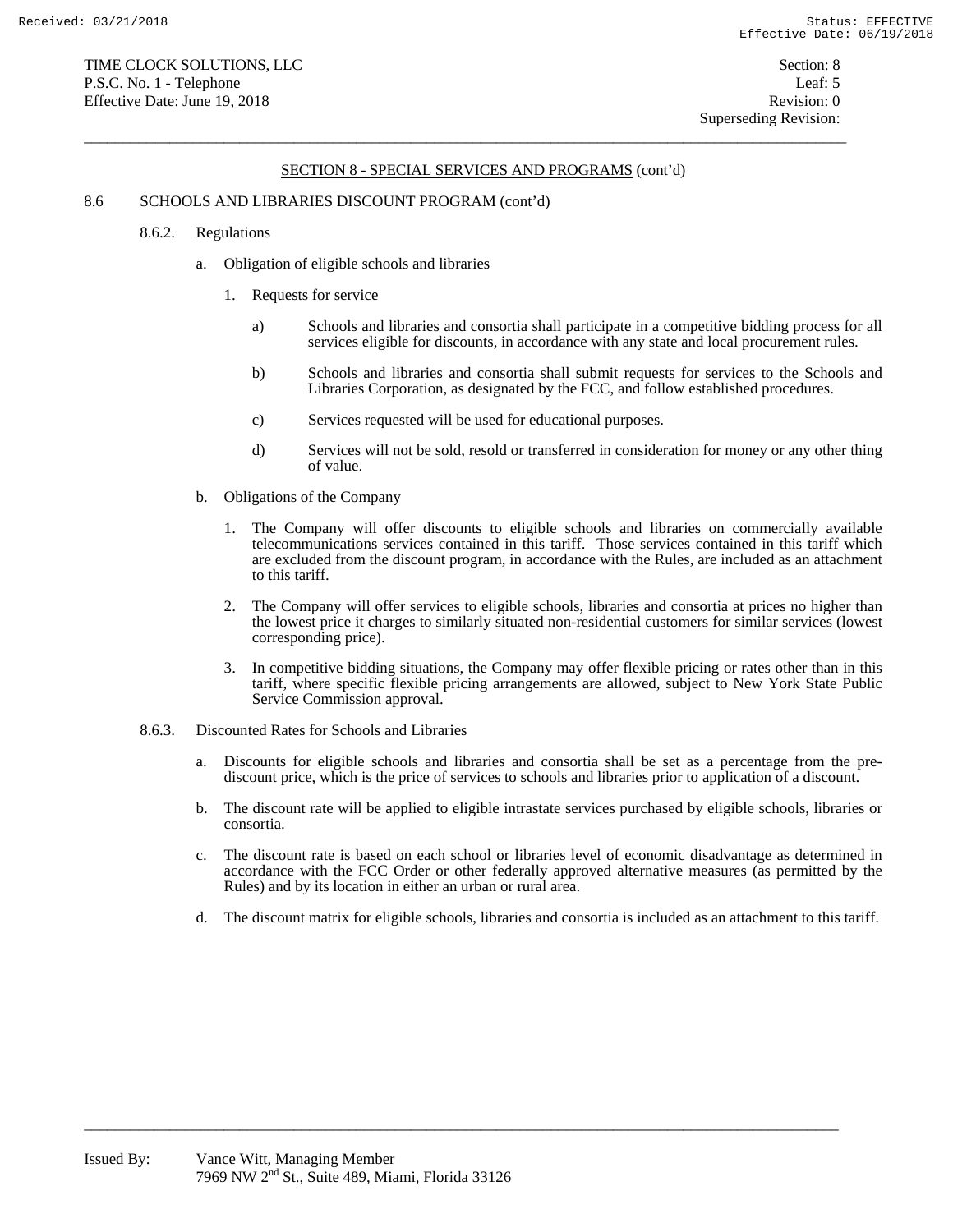$\overline{a}$  , and the state of the state of the state of the state of the state of the state of the state of the state of the state of the state of the state of the state of the state of the state of the state of the state o

# 8.7 HEALTH CARE PROVIDERS SUPPORT PROGRAM

8.7.1. General

The purpose of the Health Care Providers Support Program is to enable public and non-profit rural health care providers to have access to telecommunications services necessary for the provision of health care services at rates comparable to those paid for similar services in urban areas. The Health Care Providers Support Program offers eligible public and non-profit health care providers located in rural areas reduced rates for Company intrastate services, available in this Tariff. Such services must be purchased in accordance with the Rules adopted by the Federal Communications Commission (FCC) in its Universal Service Order 97-157, issued May 8, 1997 and the New York State Public Service Commission in its Order in Cases 94-C-0095 and 28425, issued November 4, 1997. The FCC Rules are codified at 47 Code of Federal Regulation (C.F.R.) 54.601 et. seq., and any amendments made thereto.

#### 8.7.2. Regulations

- a. To be eligible for the reduced rates, rural health care providers are required to comply with the terms and conditions set forth in the FCC Rules.
- b. Reduced rates are available only to the extent that they are funded by the federal universal service fund.
- c. Eligible rural health care providers may aggregate demand with other entities to create a consortium. Universal service support shall apply only to the portion of eligible services used by an eligible health care provider.
- d. Responsibility of eligible health care providers
	- 1. Rural health care providers and consortia shall participate in a competitive bidding process for all services eligible for reduced rates in accordance with any state and local procurement rules.
	- 2. Rural health care providers and consortia shall submit requests for services to the program Administrator, as designated by the FCC, and follow established procedures.
	- 3. Services requested must be used for purposes related to the provision of health care services or instruction that the health care provider is legally authorized to provide under the law.
	- 4. A health care provider that cannot obtain toll free access to an Internet Service Provider and who is eligible for support for limited toll-free access under the Rules must certify that it lacks toll-free Internet access and that it is an eligible health care provider.
	- 5. Services cannot be sold, resold or transferred in consideration for money or any other thing of value.
- e. Responsibility of the Company
	- 1. The Company shall offer the rates and charges as specified in Section 3, to eligible health care providers to the extent that facilities and services are available and offered in the tariffs specified in 1. preceeding.
	- 2. The Company shall offer services to eligible rural health care providers and consortia at prices no higher than the highest urban rate as defined in the FCC Order and Rules.
	- 3. In competitive bidding situations, where specific flexible pricing arrangements are allowed, the Company may offer flexible pricing (to determine the reduced rate) subject to New York State Public Service Commission approval.
- 8.7.3. Rates and Charges

The following price adjustments will be available to eligible rural health care providers, except subparagraph c., which shall be available to all eligible health care providers, regardless of location;

a. A reduced rate for telecommunications services, using a bandwidth capacity of up to 1.544 Mbps, not to exceed the highest tariffed or publicly available rate charged to a commercial customer for a similar service provided over the same distance in the nearest city in New York State with a population of at least 50,000.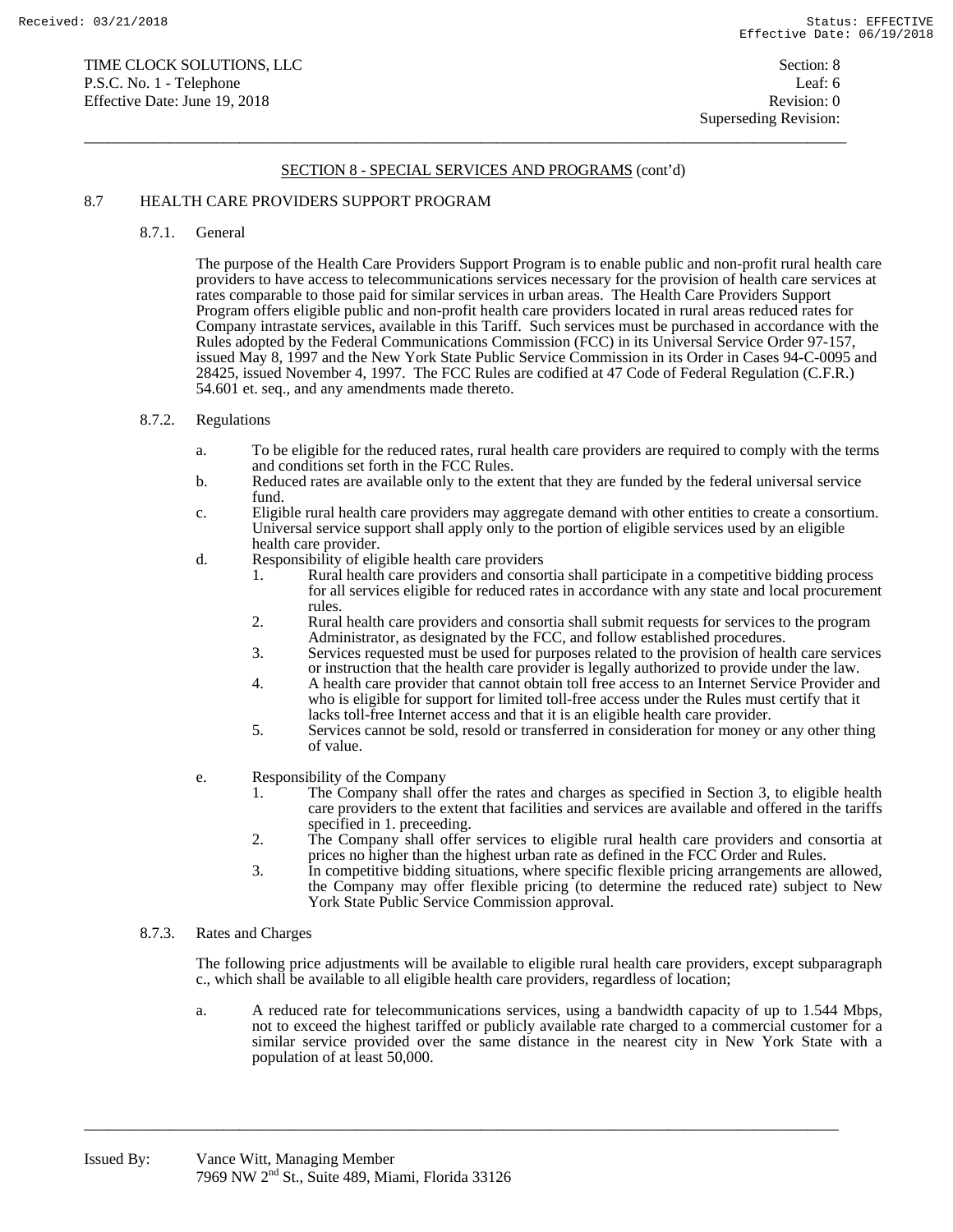$\overline{a}$  , and the state of the state of the state of the state of the state of the state of the state of the state of the state of the state of the state of the state of the state of the state of the state of the state o

## 8.7 HEALTH CARE PROVIDERS SUPPORT PROGRAM (cont'd)

- 8.7.3. Rates and Charges (Cont'd)
	- b. An exemption from some mileage charges for any telecommunications services, using a bandwidth capacity of up to 1.544 Mbps, that is necessary for the provision of health care services. The exempted mileage includes the distance between the rural health care provider and the most distant perimeter of the nearest city in New York State with a population of 50,000 or more, less the standard urban distance, which is the maximum average diameter of all cities with population of 50,000 or more in the state.
	- c. Each eligible health care provider that cannot obtain toll-free access to an Internet service provider is entitled to receive toll charge credits for toll charges imposed for connecting to an Internet service provider as per the FCC Rules. Such toll charge credits are available pursuant to applicable toll tariffs.

## 8.8 TELECOMMUNICATIONS SERVICE PRIORITY (TSP)

- 8.8.1. General
	- a. The Telecommunications Service Priority (TSP) Program is a federal program used to identify and prioritize telecommunications services that support national security or emergency preparedness (NS/EP) missions.

NS/EP services are defined as those telecommunications services which are used to maintain a state of readiness or respond to and manage any event or crisis which causes or could cause injury or harm to the population, damage or loss to property, or degrades or threatens the NS/EP posture of the United States.

TSP restoration and/or provisioning shall be provided in accordance with Part 64, Appendix A of the Federal Communications Commission's Rules and Regulations (47 C.F.R.), and the "Service Vendor Handbook For The Telecommunications Service Priority (TSP) Program" and the "Service User Manual for the Telecommunications Service Priority (TSP) System" (NCS Manual 3-1-1) (Service User Manual) issued and updated as necessary by the Office of Priority Telecommunications (OPT) of the National Communications System. Any changes to or reissuance of these regulations or manuals supersede tariff language contained herein.

b. The TSP program has two components, restoration and provisioning.

- i. A restoration priority is applied to new or existing telecommunications services to ensure restoration before any other services during a service outage. TSP restoration priorities must be requested and assigned before a service outage occurs.
- ii. A provisioning priority is obtained to facilitate priority installation of new telecommunications services during a service outage. Provisioning on a priority basis becomes necessary when an end-user has an urgent requirement for a new NS/EP service that must be installed immediately or by a specific due date that can be met only by a shorter than standard or expedited Company provisioning time frame. As a matter of general practice, existing TSP services will be restored before provisioning new TSP services.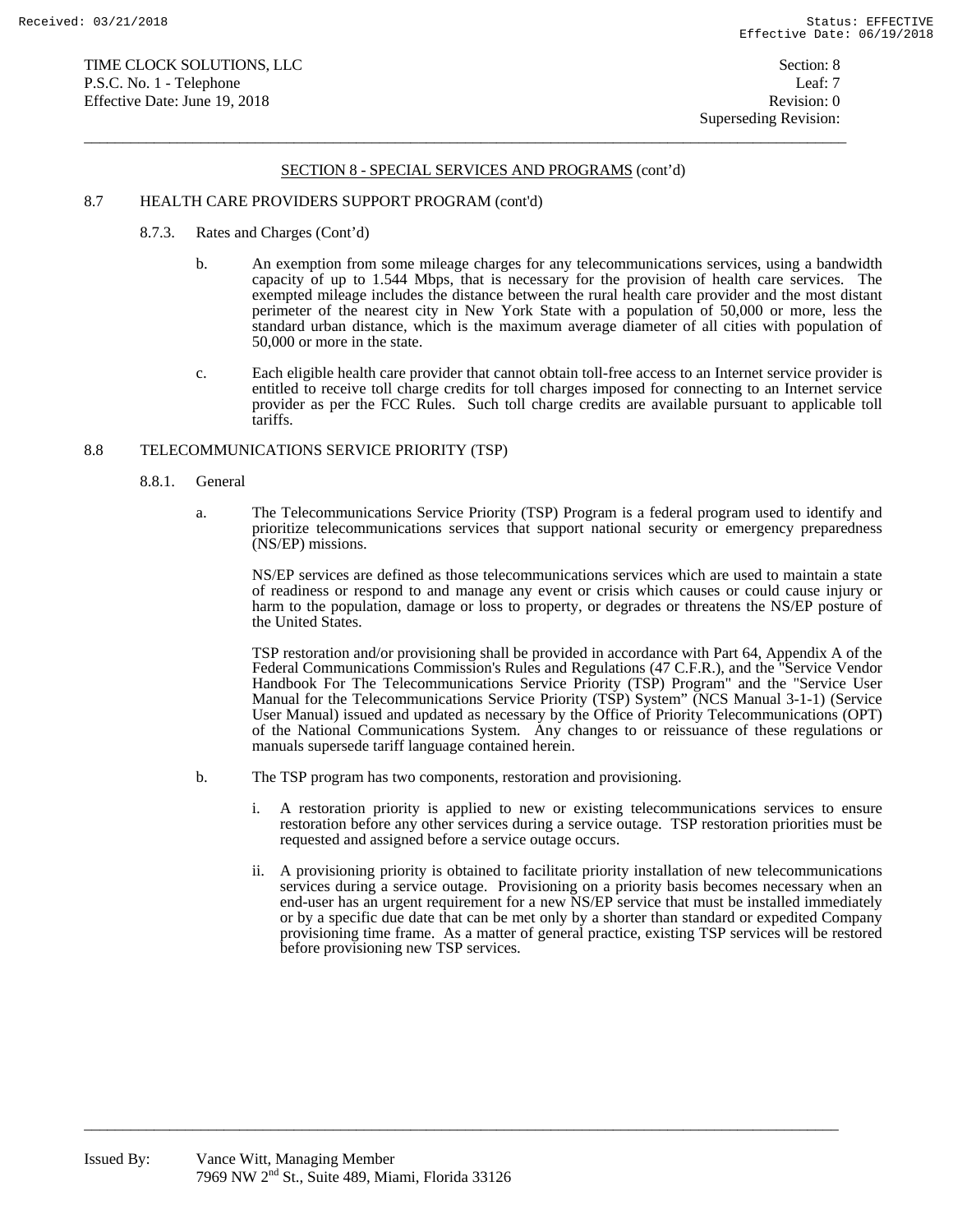$\overline{a}$  , and the state of the state of the state of the state of the state of the state of the state of the state of the state of the state of the state of the state of the state of the state of the state of the state o

# 8.8 TELECOMMUNICATIONS SERVICE PRIORITY (TSP) (cont'd)

8.8.2. TSP Request Process – Restoration

To request a TSP restoration priority assignment, a prospective TSP user must:

- a. Determine that the user's telecommunications service supports an NS/EP function under one of the following four TSP categories.
	- 1. National Security Leadership
	- 2. National Security Posture and U.S. Population Attack Warning<br>3. Public Health. Safety, and Maintenance of Law and Order
	- 3. Public Health, Safety, and Maintenance of Law and Order 4 Public Welfare and Maintenance of National Economic P
	- 4. Public Welfare and Maintenance of National Economic Posture
- b. Identify the priority level to be requested for the telecommunications service. The priority level is determined by the end-user's TSP category and service profile. The service profile defines the user's level of support to the portion of the telecommunications service that the user owns and operates, such as customer premises equipment or wiring. The five levels of priority and seven element groups that define the service profile are contained in the Service User Manual.
- c. Complete the TSP Request for Service Users form (SF 315) available on the National Communications System (NCS) website (http://tsp.ncs.gov/).
- d. For non-federal users, have their TSP requests approved by a federal agency sponsor. Non-federal users should contact the OPT, at the NCS website (http://tsp.ncs.gov/), for information on identifying a sponsor for TSP requests.
- e. Submit the SF 315 to the OPT.
- f. Upon receipt of the TSP Authorization Code from the OPT, notify the Company, and include the TSP Authorization Code in any service order to the Company requesting restoration of NS/EP services.
- 8.8.3. TSP Request Process Provisioning

To request a TSP provisioning priority assignment, a prospective TSP user must follow the same steps listed in 2a. above for restoration priority assignment except for the following differences. The user should:

- a. Certify that its telecommunications service is an Emergency service. Emergency services are those that support one of the NS/EP functions listed in 2a(a) above and are so critical that they must be provisioned at the earliest possible time, without regard to cost to the user.
- b. Verify that the Company cannot meet the service due date without a TSP assignment.

 $\overline{a_1}$  ,  $\overline{a_2}$  ,  $\overline{a_3}$  ,  $\overline{a_4}$  ,  $\overline{a_5}$  ,  $\overline{a_6}$  ,  $\overline{a_7}$  ,  $\overline{a_8}$  ,  $\overline{a_9}$  ,  $\overline{a_9}$  ,  $\overline{a_9}$  ,  $\overline{a_9}$  ,  $\overline{a_9}$  ,  $\overline{a_9}$  ,  $\overline{a_9}$  ,  $\overline{a_9}$  ,  $\overline{a_9}$  ,

c. Obtain approval from the end-user's invocation official to request a provisioning priority. Invocation officials are designated individuals with the authority to request TSP provisioning for a telecommunications service, and include the head or director of a federal agency, commander of a unified/specified military command, chief of a military service, commander of a major military command, or state governor.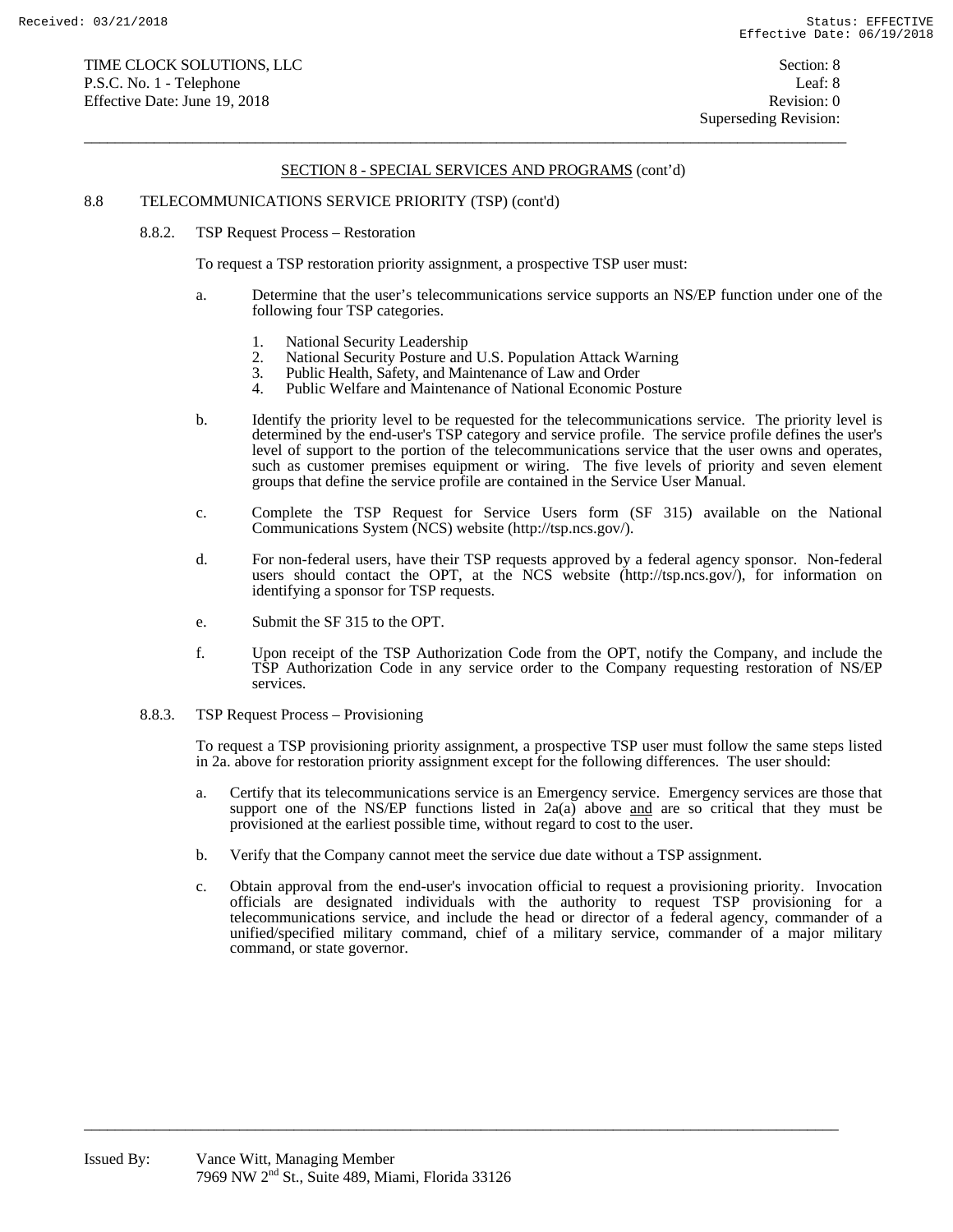$\overline{a}$  , and the state of the state of the state of the state of the state of the state of the state of the state of the state of the state of the state of the state of the state of the state of the state of the state o

## 8.8 TELECOMMUNICATIONS SERVICE PRIORITY (TSP) (cont'd)

8.8.4. Responsibilities of the End-User

End-users or entities acting on their behalf must perform the following:

- a. Identify telecommunications services requiring priority.
- b. Request, justify, and revalidate all priority level assignments. Revalidation must be completed every 2 years, and must be done before expiration of the end-user's TSP Authorization Code(s).
- c. Accept TSP services by the service due dates.
- d. Have Customer Premises Equipment (CPE) and Customer Premises Wiring (CPW) available by the requested service due date and ensure (through contractual means or otherwise) priority treatment for CPE and CPW necessary for end-to-end service continuity.
- 
- e. Pay the Company any authorized costs associated with priority services.<br>
F. Report to the Company any failed or unusable services with priority leve Report to the Company any failed or unusable services with priority levels.
- 
- g. Designate a 24-hour point of contact for each TSP request and apprise the OPT. Cooperate with the OPT during reconciliation (comparison of NS/EP service information and resolution of any identified discrepancies) and revalidation.

#### 8.8.5. Responsibilities of the Company

The Company will perform the following:

- a. Provide TSP service only after receipt of a TSP authorization code.
- b. Revoke TSP services at the direction of the end-user or OPT.
- c. Ensure that TSP Program priorities supersede any other telecommunications priority that may be provided (other than control services and order wires).
- d. Designate a 24-hour point of contact to receive reports of TSP service outages from TSP service users.
- e. Designate a 24-hour point of contact to coordinate TSP processes with the OPT.
- 
- f. Confirm completion of TSP service order activity to the OPT.<br>
g. Participate in reconciliation of TSP information at the request<br>
h. Ensure that all subcontractors complete reconciliation of TSP Participate in reconciliation of TSP information at the request of the OPT.
- Ensure that all subcontractors complete reconciliation of TSP information with the service vendor.
- i. Ensure that other carriers supplying underlying facilities are provided information necessary to implement priority treatment of facilities that support NS/EP services.
- j. Assist in ensuring that priority level assignments of NS/EP services are accurately identified "end-toend" by providing to subcontractors and interconnecting carriers the restoration priority level assigned to a service.
- k. Disclose content of the NS/EP TSP database only as may be required by law.

 $\overline{a_1}$  ,  $\overline{a_2}$  ,  $\overline{a_3}$  ,  $\overline{a_4}$  ,  $\overline{a_5}$  ,  $\overline{a_6}$  ,  $\overline{a_7}$  ,  $\overline{a_8}$  ,  $\overline{a_9}$  ,  $\overline{a_9}$  ,  $\overline{a_9}$  ,  $\overline{a_9}$  ,  $\overline{a_9}$  ,  $\overline{a_9}$  ,  $\overline{a_9}$  ,  $\overline{a_9}$  ,  $\overline{a_9}$  ,

l. Comply with regulations and procedures supplemental to and consistent with guidelines issued by the OPT.

#### 8.8.6. Preemption

When spare facilities are not available, it may be necessary for the Company to preempt the facilities required to provision or restore a TSP service. When preemption is necessary, non-TSP services may be preempted based on the Company's best judgment. If no suitable spare or non-TSP services are available, the Company may preempt an existing TSP service to restore a TSP service with a higher restoration priority assignment. When preemption is necessary, prior consent of the service user whose service will be preempted is not required; however, the Company will make every reasonable effort to notify the preempted customer of the action to be taken.